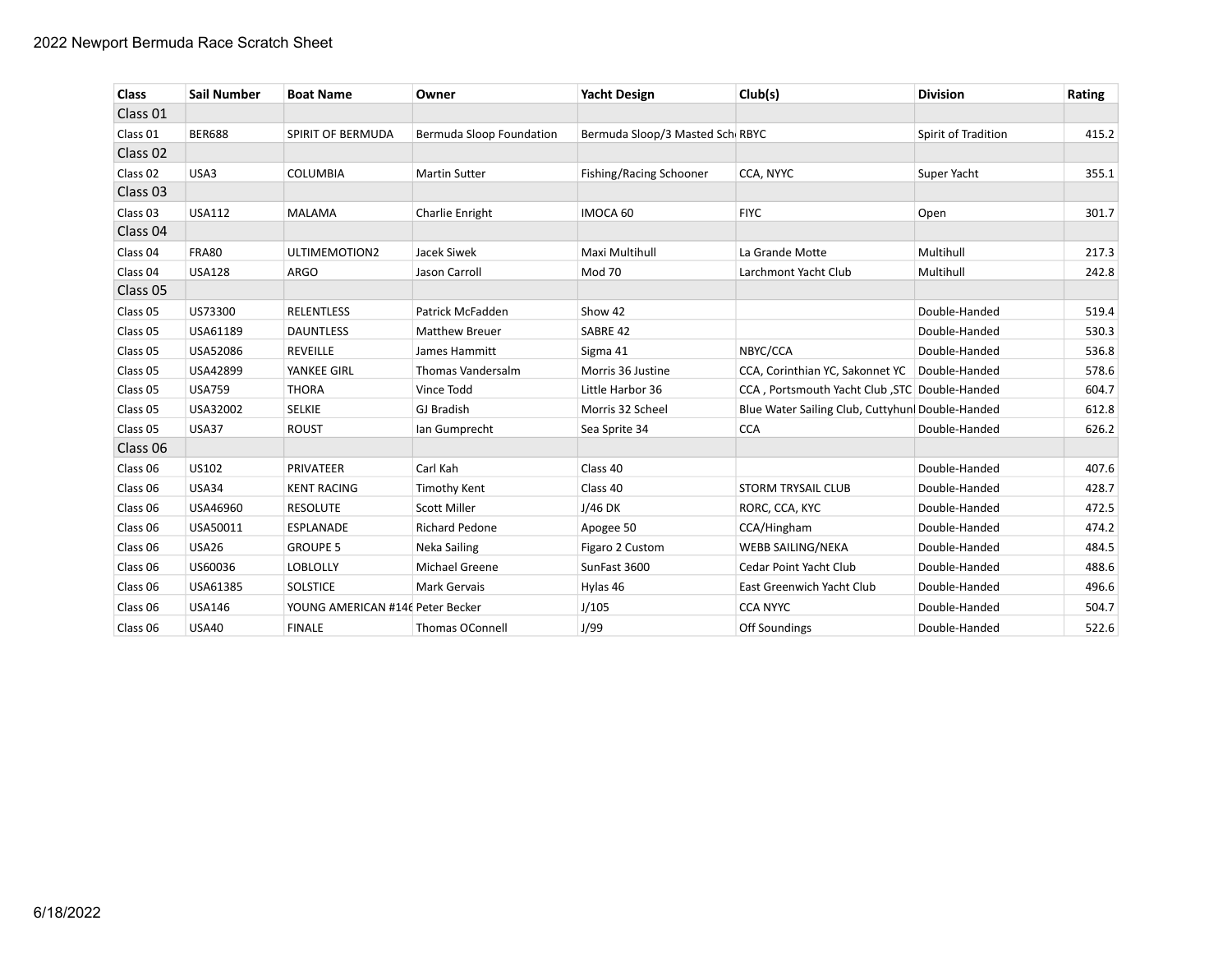| Class 07 |               |                     |                       |                          |                                              |            |       |
|----------|---------------|---------------------|-----------------------|--------------------------|----------------------------------------------|------------|-------|
| Class 07 | USA25391      | <b>MERIDIAN</b>     | Murray Beach          | Tartan 4600 SD           | CCA / BWSC / Mattapoisett YC                 | Finisterre | 507.9 |
| Class 07 | USA52015      | <b>BELLA</b>        | Anthony Giarratana    | <b>HINCKLEY SW 52 CB</b> |                                              | Finisterre | 508   |
| Class 07 | USA43738      | ARTEMISIA           | John Plominski        | J/40                     | CCA/Columbia Yacht Club/Savin H Finisterre   |            | 511.7 |
| Class 07 | USA51703      | <b>RESTIVE</b>      | Robert McAlpine       | ALDEN 48 CUSTOM          | <b>BYC</b>                                   | Finisterre | 514.1 |
| Class 07 | USA52588      | PINNACLE            | Peter Torosian        | TARTAN 4100              | <b>BWSC</b>                                  | Finisterre | 516.5 |
| Class 07 | USA5341       | <b>FREEBIRD</b>     | Philip Asche          | Swan 44                  | NYYC, RYS                                    | Finisterre | 517.1 |
| Class 07 | USA61229      | PAX                 | <b>Auguste Fortin</b> | Bavaria 42 Vision        | Pequonnock Yacht Club                        | Finisterre | 519.9 |
| Class 07 | USA50059      | <b>NAVICULAR</b>    | Douglas Wisch         | Morris 46                | NYYC/Essex Yacht Club                        | Finisterre | 528.7 |
| Class 07 | USA60648      | <b>DESNA</b>        | Adam Van Voorhis      | Tartan 37-1 CB           | Shennecossett Yacht Club, Off Sou Finisterre |            | 563.4 |
| Class 07 | USA41644      | <b>TOUJOURS</b>     | <b>Brian Bush</b>     | Tartan 37-2              | Chatham YC                                   | Finisterre | 565.4 |
| Class 07 | <b>USA176</b> | <b>SHUANG HSI</b>   | Joe Cummings          | Tashiba 40               |                                              | Finisterre | 565.5 |
| Class 07 | USA61536      | <b>WINDRUSH</b>     | Gottlieb Duwan        | Hallberg Rassy 36        |                                              | Finisterre | 579.9 |
| Class 07 | USA42679      | <b>AMETHYST</b>     | Kelly Shackelford     | Bermuda 40               | Saugatuck Harbor YC                          | Finisterre | 588   |
| Class 07 | USA61543      | <b>DESTINY</b>      | <b>Thomas Stokes</b>  | Crealock 37              | Norfolk Yacht and Country Club               | Finisterre | 595.7 |
| Class 08 |               |                     |                       |                          |                                              |            |       |
| Class 08 | USA46699      | <b>STARBUCK</b>     | Alex Urdea            | Swan 53                  | Seawanhaka Corinthian Yacht Clut Finisterre  |            | 471.4 |
| Class 08 | GBR4626       | <b>BREEZING UP</b>  | <b>Brad Willauer</b>  | J/46                     | Prouts Neck YC                               | Finisterre | 474   |
| Class 08 | USA60816      | <b>LIBERTY CALL</b> | <b>Matthew Pilon</b>  | Oyster 54                | New York Yacht Club                          | Finisterre | 476.8 |
| Class 08 | USA52070      | MASQUERADE          | Andrew Burton         | Baltic 47                | ILYC / STC / CCA / RORC                      | Finisterre | 477   |
| Class 08 | USA55110      | HAERLEM             | Hendrikus Wisker      | <b>SWAN 55</b>           | STC, ILYC                                    | Finisterre | 479.3 |
| Class 08 | USA42454      | <b>CHASSEUR</b>     | <b>Miles Cook</b>     | Little Harbor 54         | <b>NYYC</b>                                  | Finisterre | 487.5 |
| Class 08 | USA51109      | CAPELLA             | David Millet          | Sabre 452                | CCA, NYYC                                    | Finisterre | 493   |
| Class 08 | USA60614      | WASSAIL             | Nicholas Orem         | Najad 440                | <b>CCA</b>                                   | Finisterre | 496.7 |
| Class 08 | US52448       | <b>TIGER</b>        | <b>Fred Grieb</b>     | Swan 46 Mk II            |                                              | Finisterre | 497   |
| Class 08 | USA35322      | <b>WISCHBONE</b>    | Jeffrey Wisch         | OYSTER 53                | <b>CCA</b>                                   | Finisterre | 497.8 |
| Class 08 | USA60575      | <b>BAILIWICK</b>    | Roger Echols          | <b>BLUE JACKET 40</b>    | none                                         | Finisterre | 498.9 |
| Class 08 | USA51020      | <b>MOMENTUM</b>     | Paul Kanev            | Hinckley SW51            | <b>CCA</b>                                   | Finisterre | 500.4 |
| Class 08 | USA60247      | <b>LEGACY V</b>     | Michael Wiseman       | Alden 54 Ketch           | SHYC;NYYC;CCA                                | Finisterre | 501.5 |
| Class 08 | USA51003      | <b>INISHARON</b>    | Jim & Kristin Murphy  | Seguin 51                | CCA, NYYC, STC AYC                           | Finisterre | 505   |
| Class 08 | USA60205      | <b>ETOILE</b>       | Anne Kolker           | STELLAR 52               | New York Yacht club                          | Finisterre | 505.6 |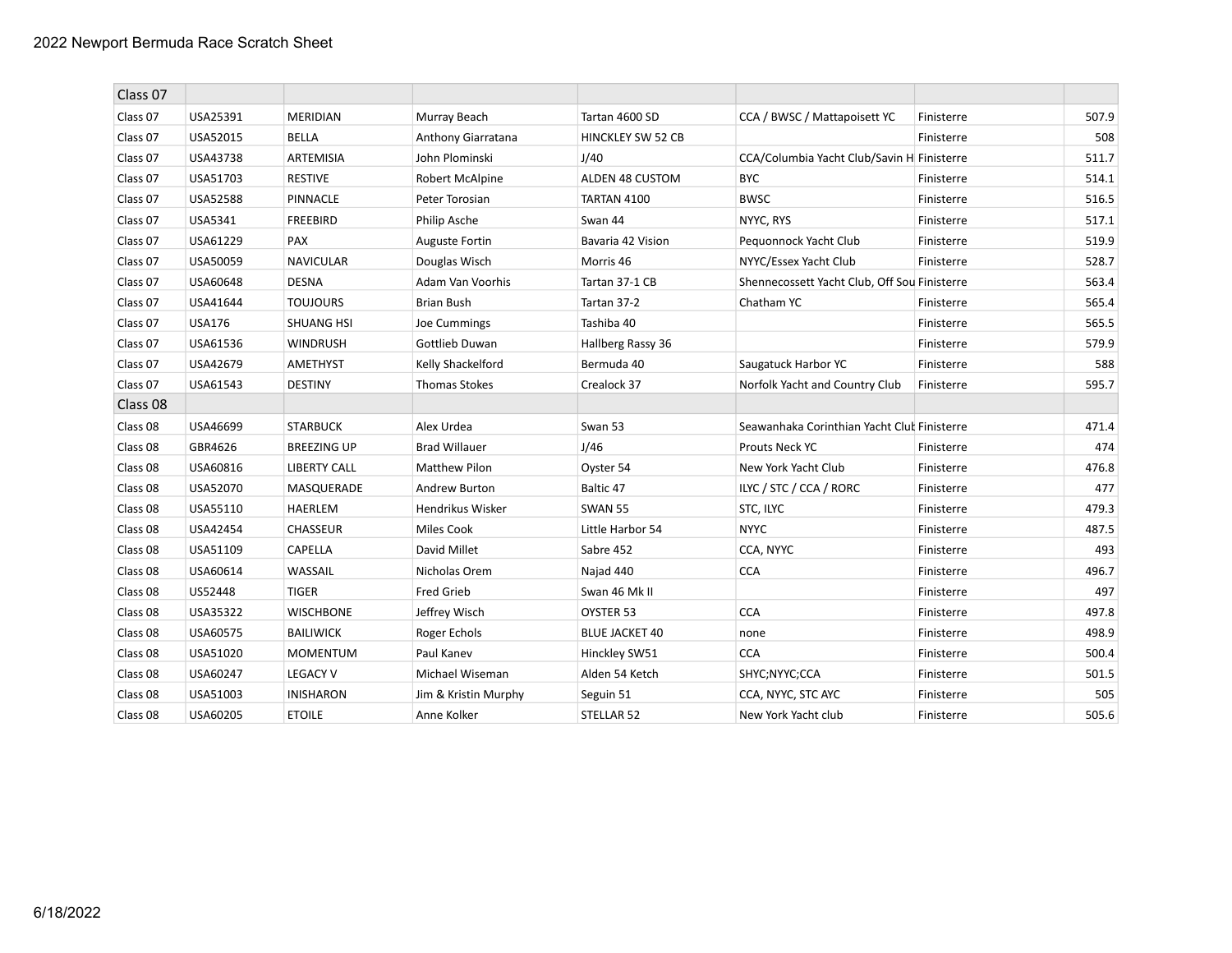| Class 09 |               |                                 |                           |                              |                                                           |                        |       |
|----------|---------------|---------------------------------|---------------------------|------------------------------|-----------------------------------------------------------|------------------------|-------|
| Class 09 | USA62408      | PREVAIL                         | Dudley Johnson            | Tripp 65                     | <b>NYYC</b>                                               | Finisterre             | 386   |
| Class 09 | USA75001      | LUNA                            | James Barrett             | Friendship 75                | CYC, NYYC                                                 | Finisterre             | 419.2 |
| Class 09 | CAY1          | <b>DEFIANCE</b>                 | Lucy Jackson              | Swan 68                      |                                                           | Finisterre             | 422.2 |
| Class 09 | <b>USA22</b>  | <b>TRUE</b>                     | Howard Hodgson            | J/160                        | CCA and RBYC                                              | Finisterre             | 433.2 |
| Class 09 | USA60790      | ANDIAMO                         | J Bryne Murphy            | <b>GUNFLEET 58</b>           | <b>GIYS</b>                                               | Finisterre             | 433.4 |
| Class 09 | USA4444       | <b>RUNNING TIDE</b>             | Beau Van Metre            | S&S Custom 59                | New York Yacht Club                                       | Finisterre             | 446   |
| Class 09 | USA61015      | <b>SUNFLOWER</b>                | Mark Lenci                | <b>BENETEAU OCEANIS 523</b>  | <b>CCA/NYYC</b>                                           | Finisterre             | 451   |
| Class 09 | ITA12271      | <b>ISOLA</b>                    | <b>Howard Eisenberg</b>   | <b>BALTIC 52 SHOAL DRAFT</b> | CCA, NYYC                                                 | Finisterre             | 458.9 |
| Class 09 | USA60583      | ARAUCARIA                       | Aldo and Deborah Roldan   | Amel 55                      | <b>NYYC</b>                                               | Finisterre             | 460.6 |
| Class 09 | USA50022      | <b>FIREFLY</b>                  | Logan Greenlee            | Morris 45                    | Hingham Yacht Club/Tred Avon Ya Finisterre                |                        | 461.4 |
| Class 09 | USA51585      | SPLIT DECISION                  | John Hamm                 | HYLAS 54                     | St. Petersburg Yacht Club                                 | Finisterre             | 469.1 |
| Class 10 |               |                                 |                           |                              |                                                           |                        |       |
| Class 10 | USA40808      | <b>SELKIE</b>                   | Sheila McCurdy            | McCurdy & Rhodes 38          | <b>CCA</b>                                                | St. David's Lighthouse | 540.8 |
| Class 10 | <b>USA913</b> | SOLUTION                        | Carter Bacon              | Neilson 50 Classic           | CCA, NYYC                                                 | St. David's Lighthouse | 541   |
| Class 10 | GBR602        | <b>REVONOC</b>                  | <b>Richard Herbert</b>    | S&S Bermudan Yawl            | <b>RORC</b>                                               | St. David's Lighthouse | 551.5 |
| Class 10 | USA103        | <b>ILLUSION</b>                 | Stan Honey                | Cal 40                       | CCA, NYYC, STC, StFYC                                     | St. David's Lighthouse | 553   |
| Class 10 | USA2021       | <b>NICOLE</b>                   | Thomas Campbell           | Cal 40                       | <b>TAYC</b>                                               | St. David's Lighthouse | 554   |
| Class 10 | USA20802      | <b>SHOOTING STAR</b>            | David Kingsbury           | Peterson 34                  | Housatonic Boat Club                                      | St. David's Lighthouse | 554.8 |
| Class 10 | USA1781       | <b>TOWHEE</b>                   | Paul Jennings             | Cal 40                       | CCA, NYYC, Off Soundings                                  | St. David's Lighthouse | 555.7 |
| Class 10 | USA15370      | <b>ELIMINATOR</b>               | Christopher & Paul VanTol | C&C 35-2                     | Bayview YC, Detroit YC                                    | St. David's Lighthouse | 558.1 |
| Class 10 | USA51428      | SHEARWATER                      | Daniel Biemesderfer       | MASON 43                     | <b>CCA</b>                                                | St. David's Lighthouse | 563   |
| Class 10 | USA70320      | LATITUDE                        | <b>Brian Gillen</b>       | MASON 43                     | NYYC/AHYC                                                 | St. David's Lighthouse | 563.5 |
| Class 10 | USA3815       | <b>ACTAEA</b>                   | Michael Cone              | Hinckley Bermuda 40-3        | CCA, EYC, Corinthian YC of Philade St. David's Lighthouse |                        | 576.2 |
| Class 10 | <b>USA993</b> | ABIGAIL                         | <b>Jesse Terry</b>        | ALDEN 39                     | <b>NYYC</b>                                               | St. David's Lighthouse | 597.8 |
| Class 11 |               |                                 |                           |                              |                                                           |                        |       |
| Class 11 | USA52439      | <b>KALEVALA II</b>              | Tapio Saavalainen         | <b>GRAND SOLEIL 37 BC</b>    | Annapolis Yacht Club/Storm Trysai St. David's Lighthouse  |                        | 504.8 |
| Class 11 | USA43950      | <b>TEMPTRESS</b>                | John Gowell               | Taylor 41                    | CCA, NYYC, CYC, STC                                       | St. David's Lighthouse | 505   |
| Class 11 | <b>USA315</b> | CARINA                          | <b>Rives Potts</b>        | McCurdy & Rhodes 48          | CCA, NYYC                                                 | St. David's Lighthouse | 505.8 |
| Class 11 | <b>USA124</b> | <b>KIRAWAN</b>                  | Daniel Levangie           | Rhodes 52                    | <b>NYYC</b>                                               | St. David's Lighthouse | 508.5 |
| Class 11 | USA47502      | <b>JETTIE</b>                   | Michael & Susan Hanlon    | OYSTER 475                   | New Bedford Yacht Club                                    | St. David's Lighthouse | 511.6 |
| Class 11 | USA40333      | LEONESSA                        | Raymond DeLeo             | <b>BALTIC 42DP CB</b>        | Bristol Yacht Club / CCA                                  | St. David's Lighthouse | 517   |
| Class 11 | USA50692      | MORGAN OF MARIETTA Colin Golder |                           | <b>CENTURION 42</b>          | Raritan YC, RHKYC, STC                                    | St. David's Lighthouse | 517   |
| Class 11 | USA43553      | <b>MISTY</b>                    | Fred Allardyce            | J/40 WK                      | <b>CCA</b>                                                | St. David's Lighthouse | 518.8 |
| Class 11 | <b>USA56</b>  | <b>TACKTILE</b>                 | Jeffrey Wilson            | Sabre 42 CB                  | Pequot Yacht Club                                         | St. David's Lighthouse | 522.8 |
| Class 11 | <b>USA779</b> | <b>FROYA</b>                    | <b>Briggs Tobin</b>       | McCurdy & Rhodes 46          | CCA, STC, Noroton YC, Essex YC                            | St. David's Lighthouse | 523.9 |
| Class 11 | USA45401      | <b>MARIONETTE</b>               | Alexander Von Perfall     | Ketch                        | <b>NYYC</b>                                               | St. David's Lighthouse | 529.6 |
| Class 11 | USA23589      | <b>HAKUNA MATATA</b>            | <b>Chris Andrews</b>      | Cal 39-2 T M                 | Kittery Point Yacht Club                                  | St. David's Lighthouse | 531   |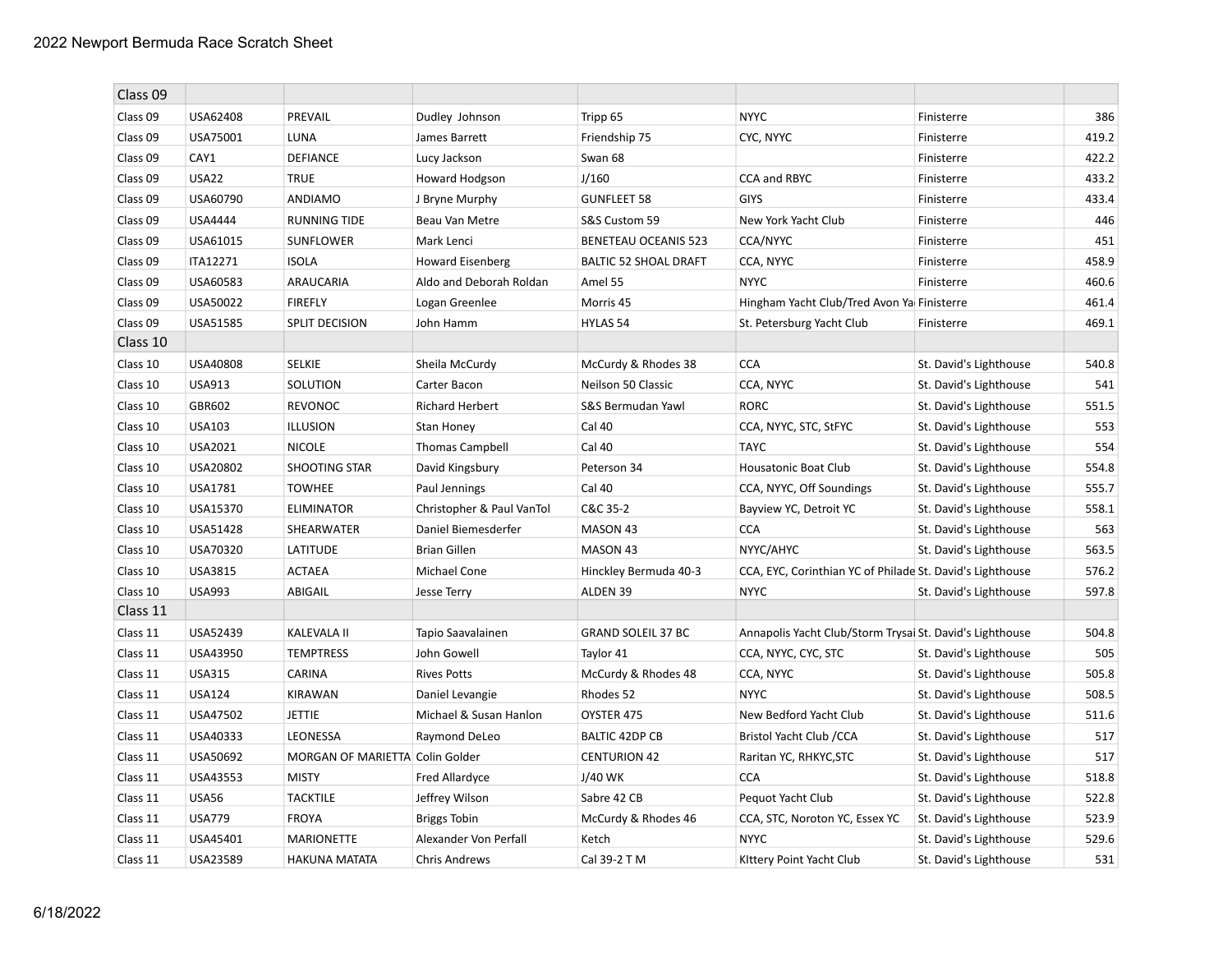| Class 12 |                |                                        |                              |                     |                                                          |                        |       |
|----------|----------------|----------------------------------------|------------------------------|---------------------|----------------------------------------------------------|------------------------|-------|
| Class 12 | USA40878       | <b>HIGH NOTE</b>                       | Gary Nackman                 | Baltic 51 CB        | Raritan Yacht Club, STC                                  | St. David's Lighthouse | 487.8 |
| Class 12 | USA61183       | <b>IN THEORY</b>                       | Peter McWhinnie              | <b>JPK 1080</b>     | STC; LYC                                                 | St. David's Lighthouse | 490.6 |
| Class 12 | US61138        | <b>KILLUA</b>                          | Jim Binch                    | Dehler 38 C         | CCA, RCYC                                                | St. David's Lighthouse | 492.7 |
| Class 12 | <b>ITA2277</b> | <b>CHRISTOPHER DRAGON Andrew Weiss</b> |                              | Italia Yachts 11.98 | CCA, STC, LYC                                            | St. David's Lighthouse | 494.9 |
| Class 12 | USA52024       | <b>BAMBOOZLER</b>                      | Rob Hoyt                     | Beneteau First 40.7 | NYYC, New Bedford YC                                     | St. David's Lighthouse | 495.7 |
| Class 12 | USA50197       | <b>FLYING LADY</b>                     | Phillip Dickey               | <b>SWAN 46</b>      | CCA, Pequot YC, Essex YC, Sachem St. David's Lighthouse  |                        | 496.2 |
| Class 12 | USA04          | <b>COOKIE MONSTER</b>                  | Steve Hale                   | Salona 380          | Eastport Yacht Club                                      | St. David's Lighthouse | 497.5 |
| Class 12 | USA93555       | <b>NANUQ</b>                           | <b>Glenn Doncaster</b>       | SABRE 426           | Fishing Bay Yacht Club, CCA                              | St. David's Lighthouse | 498.2 |
| Class 12 | USA52129       | <b>MOON DOG</b>                        | Brian Abbott & James Arrighi | C&C 115             | Barrington Yacht Club                                    | St. David's Lighthouse | 498.6 |
| Class 12 | <b>USA405</b>  | MAREE                                  | David Dickerson              | $X$ 4.0             | <b>CCA</b>                                               | St. David's Lighthouse | 499.4 |
| Class 12 | USA93310       | THE ROVER                              | Steven Yang                  | SWAN 44 MKII        | <b>NYYC</b>                                              | St. David's Lighthouse | 500.3 |
| Class 12 | CAN34539       | <b>MACINTOSH</b>                       | Durk Steigenga               | Cartwright 44       | Chester Yacht Club                                       | St. David's Lighthouse | 501.2 |
| Class 12 | USA54321       | <b>JERICHO</b>                         | <b>Benoit Molinie</b>        | Taylor 42           | Jubilee Yacht Club                                       | St. David's Lighthouse | 501.4 |
| Class 12 | <b>USA124</b>  | <b>BLUE FLASH</b>                      | Matthew Arno                 | J/105               | <b>FWBC</b>                                              | St. David's Lighthouse | 504.2 |
| Class 13 |                |                                        |                              |                     |                                                          |                        |       |
| Class 13 | USA59916       | <b>SPECK</b>                           | William Klein                | J/120               | Norwalk Yacht Club                                       | St. David's Lighthouse | 481.3 |
| Class 13 | USA61220       | J-CURVE                                | David Cielusniak             | J/122               | New York Yacht Club; Manhasset E St. David's Lighthouse  |                        | 482   |
| Class 13 | USA83293       | <b>MADISON</b>                         | <b>Brian Spears</b>          | J/120               | Pequot YC                                                | St. David's Lighthouse | 482.3 |
| Class 13 | USA51120       | <b>WINDBORN</b>                        | Richard W. Born              | J/120               | Annapolis YC/ CCA                                        | St. David's Lighthouse | 482.5 |
| Class 13 | USA52770       | <b>ALLIANCE</b>                        | Eric Irwin & Mary Martin     | J/122               | Coasters Harbor NYC, Jamestown   St. David's Lighthouse  |                        | 482.7 |
| Class 13 | USA12912       | ZIG ZAG                                | Andrew Clark                 | J/122               | <b>NYYC</b>                                              | St. David's Lighthouse | 482.8 |
| Class 13 | USA9393        | <b>RESOLUTE IV</b>                     | Terrence Arndt               | <b>IMX40</b>        | Storm Trysail & Larchmont YC                             | St. David's Lighthouse | 483.8 |
| Class 13 | USA60085       | <b>MOXIEE</b>                          | Daniel Heun                  | J/122               | <b>US Sailing</b>                                        | St. David's Lighthouse | 484   |
| Class 13 | USA88222       | <b>ELBOW ROOM</b>                      | Doug Evans                   | J/122               | Hyannis YC / Milwaukee YC                                | St. David's Lighthouse | 484.2 |
| Class 13 | USA42707       | <b>DIVIDE BY ZERO</b>                  | John Lanigan                 | Frers 45            | Eastport Yacht Club                                      | St. David's Lighthouse | 485.7 |
| Class 13 | USA61145       | QUERENCIA                              | Frank Mcgowan                | X 4-3 2.5           | Eastport Yacht Club/Corinthian YC St. David's Lighthouse |                        | 486.8 |
| Class 13 | <b>USA43</b>   | <b>AMADEUS V</b>                       | Jay Turchetta                | Xp 38               |                                                          | St. David's Lighthouse | 489.7 |
| Class 13 | USA52238       | RAGANA                                 | Darius Peleda                | CAPE FEAR 38        | Cedar Point YC                                           | St. David's Lighthouse | 490.1 |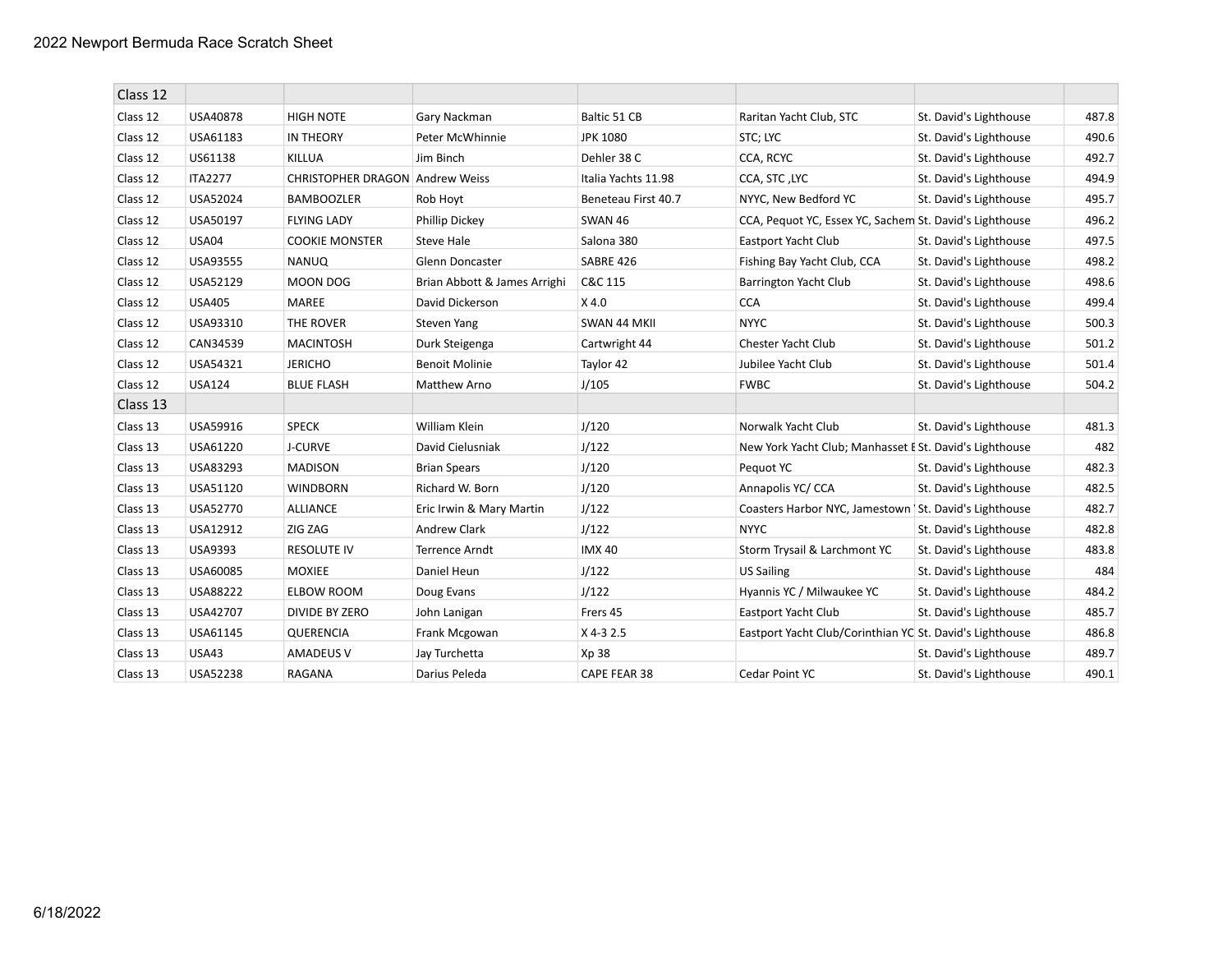| Class 14 |                |                           |                                      |                            |                                                           |                        |       |
|----------|----------------|---------------------------|--------------------------------------|----------------------------|-----------------------------------------------------------|------------------------|-------|
| Class 14 | GBR5598        | <b>KENAI</b>              | <b>CHRIS LEWIS</b>                   | J/44                       | NYYC, Lakewood Yacht Club, Storn St. David's Lighthouse   |                        | 467.7 |
| Class 14 | USA25244       | PALANTIR 5                | June Kendrick                        | J/44                       | Storm Trysail, LHYC, NYYC                                 | St. David's Lighthouse | 467.8 |
| Class 14 | USA43600       | <b>COMET</b>              | Kenneth Luczynski                    | J/44                       | United States Merchant Marine A. St. David's Lighthouse   |                        | 468.4 |
| Class 14 | USA50316       | <b>LOLA</b>               | Jonathan Burt                        | J/130SD                    | CCA / Hingham YC / Quissett YC                            | St. David's Lighthouse | 469   |
| Class 14 | USA46650       | CHARLOTTE                 | <b>Richard West</b>                  | J/120                      | Stamford YC/CCA/STC                                       | St. David's Lighthouse | 473.5 |
| Class 14 | USA42324       | <b>GLORY</b>              | Lincoln White                        | J/44 MOD                   | <b>Coast Guard Academy Sailiing</b>                       | St. David's Lighthouse | 473.6 |
| Class 14 | USA61200       | <b>SALACIA</b>            | Mark Nannini                         | J/120                      | <b>NYC</b>                                                | St. David's Lighthouse | 474.4 |
| Class 14 | USA12204       | <b>DIRE WOLF</b>          | <b>Constantine Baris</b>             | J/122                      | NYYC, NEKA, STC, SYC, NYAC                                | St. David's Lighthouse | 476.6 |
| Class 14 | USA52744       | <b>SLIDE RULE</b>         | <b>Scott Bearse</b>                  | Beneteau 44.7 SD           | <b>Hyannis YC</b>                                         | St. David's Lighthouse | 477.8 |
| Class 14 | USA52920       | <b>BLUE YONDER</b>        | Donald Dwyer                         | J/122                      | Essex Yacht Club, NYYC                                    | St. David's Lighthouse | 478.6 |
| Class 14 | <b>USA77</b>   | <b>NO SURRENDER</b>       | <b>Rick Hanson</b>                   | J/120                      | North East River Yacht Club                               | St. David's Lighthouse | 478.6 |
| Class 14 | USA51218       | <b>CHAOTIC FLUX</b>       | James Chen                           | J/120                      | n/a                                                       | St. David's Lighthouse | 480.1 |
| Class 14 | US12235        | <b>SUMMER GRACE</b>       | Kevin Kelley                         | J/122                      | Riverside Yacht Club                                      | St. David's Lighthouse | 480.8 |
| Class 14 | USA79125       | <b>ALLIANCE</b>           | Stephen Guyer                        | J/122                      | Shelter Island Yacht Club                                 | St. David's Lighthouse | 480.9 |
| Class 15 |                |                           |                                      |                            |                                                           |                        |       |
| Class 15 | USA12104       | <b>ALCHEMY</b>            | David Southwell                      | J/121                      | NYYC, Great Harbor Yacht Club                             | St. David's Lighthouse | 456.4 |
| Class 15 | <b>USA71</b>   | <b>BLACK WATCH</b>        | <b>Black Watch Alliance</b>          | <b>S&amp;S Custom Yawl</b> | <b>NYYC</b>                                               | St. David's Lighthouse | 456.4 |
| Class 15 | USA60525       | <b>CECILIE VIKING</b>     | Patrick Greller                      | ELAN <sub>45</sub>         | The Cleveland Yachting Club                               | St. David's Lighthouse | 458.6 |
| Class 15 | USA7192        | WASP                      | <b>USNA</b>                          | J/133                      | Naval Academy Sailing                                     | St. David's Lighthouse | 461.9 |
| Class 15 | CAN1033        | <b>BLUE JAY III</b>       | <b>Matthew Stokes</b>                | J/133                      | Bras dOr Yacht Club, Royal Ocean   St. David's Lighthouse |                        | 462   |
| Class 15 | USA52443       | VAMOOSE                   | Robert Manchester                    | J/133                      | Barrington Yacht Club                                     | St. David's Lighthouse | 462.4 |
| Class 15 | USA2112        | YYZ.                      | <b>Justin Bonar</b>                  | JEANNEAU 53                | RCYC, CCA, STC                                            | St. David's Lighthouse | 462.4 |
| Class 15 | USA52488       | <b>RHIANNON</b>           | Chris Nicholls & Cao Deambrosi J/133 |                            | Stamford Yacht Club                                       | St. David's Lighthouse | 463.2 |
| Class 15 | US52427        | FAST COMPANY III          | <b>Philip Helmes</b>                 | J/133                      | Corinthian Yacht Club                                     | St. David's Lighthouse | 463.4 |
| Class 15 | USA45016       | <b>DIREWOLF</b>           | Lawrence Hennessy                    | IMX 45 (X YACHTS)          | Essex Yacht Club                                          | St. David's Lighthouse | 463.6 |
| Class 15 | CAN54554       | <b>BELLA J</b>            | Raymond Rhinelander                  | J/133                      | RNYC, RNSYS                                               | St. David's Lighthouse | 465.1 |
| Class 15 | USA61311       | <b>CHALLENGE ACCEPTED</b> | <b>Michael Cummings</b>              | Jeanneau 53 DD             | Norfolk Yacht & Country Club                              | St. David's Lighthouse | 465.4 |
| Class 15 | <b>USA2650</b> | <b>HOUND</b>              | Dan Litchfield                       | K. Aage Nielsen Sloop      | Pequot YC / NYYC                                          | St. David's Lighthouse | 465.5 |
| Class 15 | USA60342       | <b>MATADOR</b>            | Michael & Dale McIvor                | J/133                      | Pequot YC, NYYC                                           | St. David's Lighthouse | 465.5 |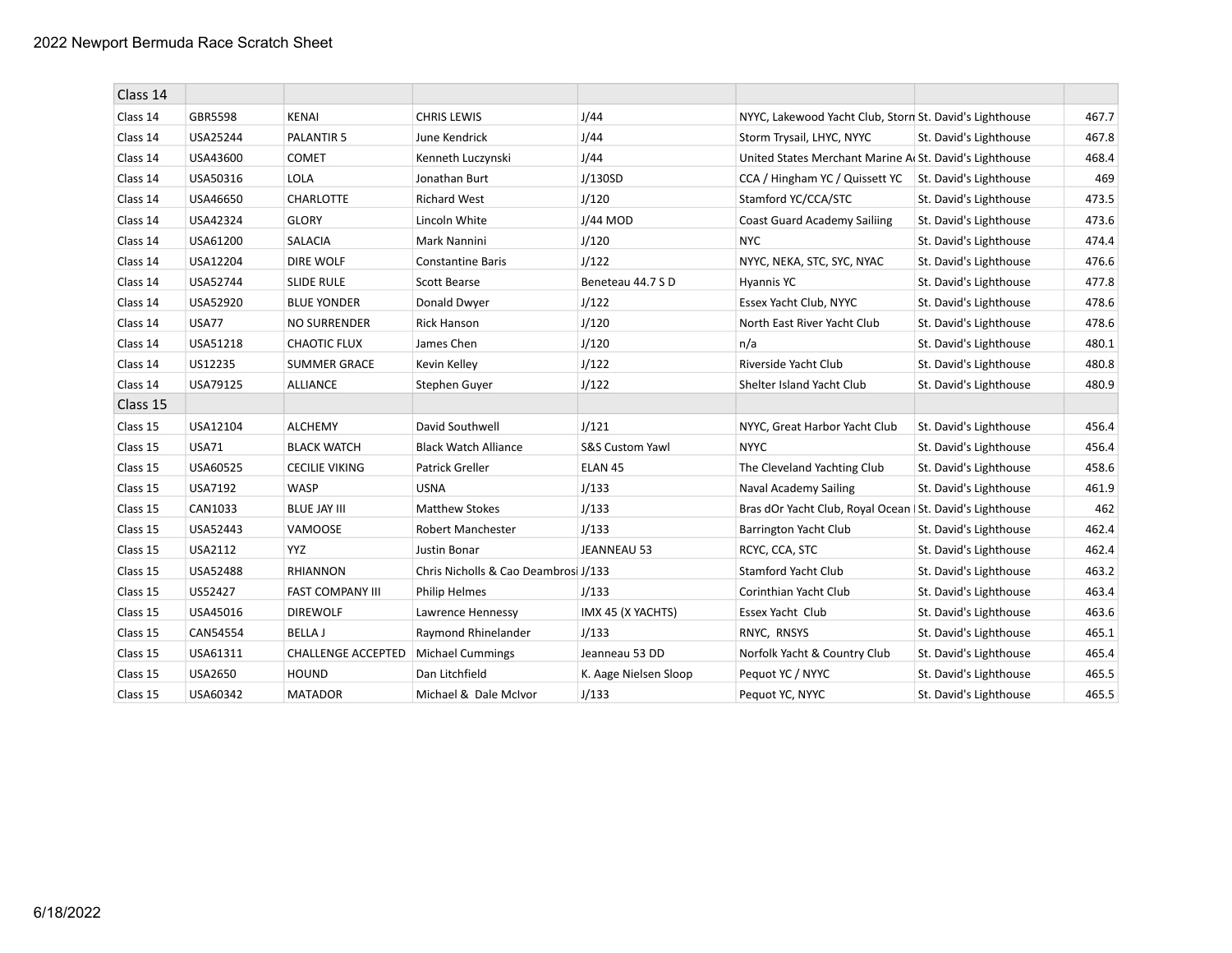| Class 16 |                |                                     |                              |                          |                                                           |                        |       |
|----------|----------------|-------------------------------------|------------------------------|--------------------------|-----------------------------------------------------------|------------------------|-------|
| Class 16 | USA4900        | <b>COUGAR</b>                       | <b>Leonard Sitar</b>         | $J/160$ SD               | CCA/STC                                                   | St. David's Lighthouse | 435.5 |
| Class 16 | USA43777       | <b>CRAZY HORSE</b>                  | Kevin McLaughlin             | <b>BALTIC 50</b>         | New Bedford Yacht Club                                    | St. David's Lighthouse | 437.5 |
| Class 16 | USA52918       | <b>SAFIR</b>                        | Andrew Kallfelz              | Arcona 460               | CCA, JYC, CYC                                             | St. David's Lighthouse | 444.2 |
| Class 16 | USA66866       | <b>POLARIS</b>                      | Will Passano                 | Sydney 47                | CCA/RORC/GIYS                                             | St. David's Lighthouse | 447   |
| Class 16 | USA52300       | <b>JULES</b>                        | <b>Thomas Dunn</b>           | Baltic 52                | Belle Haven Club                                          | St. David's Lighthouse | 448.2 |
| Class 16 | PUR4092        | <b>LYRIC</b>                        | Jay Hansen                   | X 4.9                    | Conanicut Yacht Club                                      | St. David's Lighthouse | 448.2 |
| Class 16 | USA60739       | <b>SCYLLA</b>                       | Markus Lahrkamp              | DEHLER 46                | American Yacht Club                                       | St. David's Lighthouse | 448.4 |
| Class 16 | USA52059       | <b>PLENTY</b>                       | Nathaniel Spencer            | Swan 45                  | <b>NYYC</b>                                               | St. David's Lighthouse | 448.5 |
| Class 16 | US45454        | <b>GEMINI II</b>                    | James Coffman                | Swan 45                  | New York Yacht Club / Cedar Point St. David's Lighthouse  |                        | 450.1 |
| Class 16 | USA61520       | <b>ARCADIA</b>                      | <b>Eliot Merrill</b>         | LM46                     | CCA, WYC, SHYC, HYC                                       | St. David's Lighthouse | 452.8 |
| Class 16 | <b>BER1000</b> | <b>NASTY MEDICINE</b>               | Stephen Sherwin              | <b>CORBY 41.5</b>        | RORC RBYC CCA                                             | St. David's Lighthouse | 454   |
| Class 16 | USA61150       | <b>CROCODILE</b>                    | Scott Ward                   | <b>BENETEAU FIRST 50</b> | Storm Trysail Club                                        | St. David's Lighthouse | 454.5 |
| Class 16 | USA1416        | SONRISA                             | Jeffrey McCarron             | Xp 44                    | CCA, Corinthian YC of Philadelphia St. David's Lighthouse |                        | 455.1 |
| Class 16 | USA60711       | PHANTOM                             | Chris Schoen                 | Xp 44                    | Larchmont YC                                              | St. David's Lighthouse | 456.4 |
| Class 16 | <b>USA4204</b> | <b>MUTINY</b>                       | <b>Mats Herrstromer</b>      | Club Swan 42             | Charleston Yacht Club                                     | St. David's Lighthouse | 457.2 |
| Class 17 |                |                                     |                              |                          |                                                           |                        |       |
| Class 17 | USA4511        | <b>WIZARD</b>                       | Fred Detwiler & Bruce Aikens | R/P 74                   | NYYC, STC, CCA, BYC,LYC                                   | St. David's Lighthouse | 329.5 |
| Class 17 | USA50085       | <b>AURORA</b>                       | <b>Gustav Carlson</b>        | R/P 66                   | New York YC, Larchmont YC, Storn St. David's Lighthouse   |                        | 343   |
| Class 17 | USA5202        | <b>CALLISTO</b>                     | Kate and Jim Murray          | <b>PAC 52</b>            | RORC, STC, HYC                                            | St. David's Lighthouse | 361.5 |
| Class 17 | USA82102       | <b>WHITE RHINO</b>                  | <b>Todd Stuart</b>           | Swan 82                  | <b>NYYC</b>                                               | St. David's Lighthouse | 364.5 |
| Class 17 | USA50095       | <b>KODIAK</b>                       | Peter Carrico                | R/P 66                   | Navy Sailing                                              | St. David's Lighthouse | 378   |
| Class 17 | USA97999       | <b>ARCTOS</b>                       | Charles Bayer                | <b>ANDREWS 70</b>        | CCA, Bayview Yacht Club; Storm Tr St. David's Lighthouse  |                        | 378.6 |
| Class 17 | USA61011       | STARK RAVING MAD                    | James Madden                 | <b>SWAN 601</b>          | NYYC, NHYC, SDYC, Lauderdale YC, St. David's Lighthouse   |                        | 389.1 |
| Class 17 | USA45045       | PTERODACTYL                         | Sjambok Investments, LLC     | R/P 45                   | NYYCBrae Burn                                             | St. David's Lighthouse | 395.9 |
| Class 17 | USA50069       | TEMPTATION - OAKCLIFF Arthur Santry |                              | Ker 50                   | <b>NYYC</b>                                               | St. David's Lighthouse | 412.1 |
| Class 17 | <b>USA8008</b> | <b>RIKKI</b>                        | <b>Bruce Chafee</b>          | $R/P$ 42                 | Sakonnet Y.C.                                             | St. David's Lighthouse | 415.7 |
| Class 17 | <b>SWE15</b>   | <b>MATADOR</b>                      | Jonas Grander                | Elliott 44               | <b>RYC RORC</b>                                           | St. David's Lighthouse | 421.7 |
| Class 17 | CAN1445        | <b>SPITFIRE</b>                     | <b>Mudratz Youth Sailing</b> | Corel 45                 | <b>MudRatz Youth Sailing</b>                              | St. David's Lighthouse | 429.1 |
| Class 17 | USA61630       | <b>SPECTRE 4</b>                    | <b>Brian Prinz</b>           | J/145                    |                                                           | St. David's Lighthouse | 434.4 |
| Class 17 | <b>BER125</b>  | <b>CROSSFIRE</b>                    | <b>Brian Hillier</b>         | J/125                    | St. Georges Dinghy and Sports Clu St. David's Lighthouse  |                        | 434.5 |